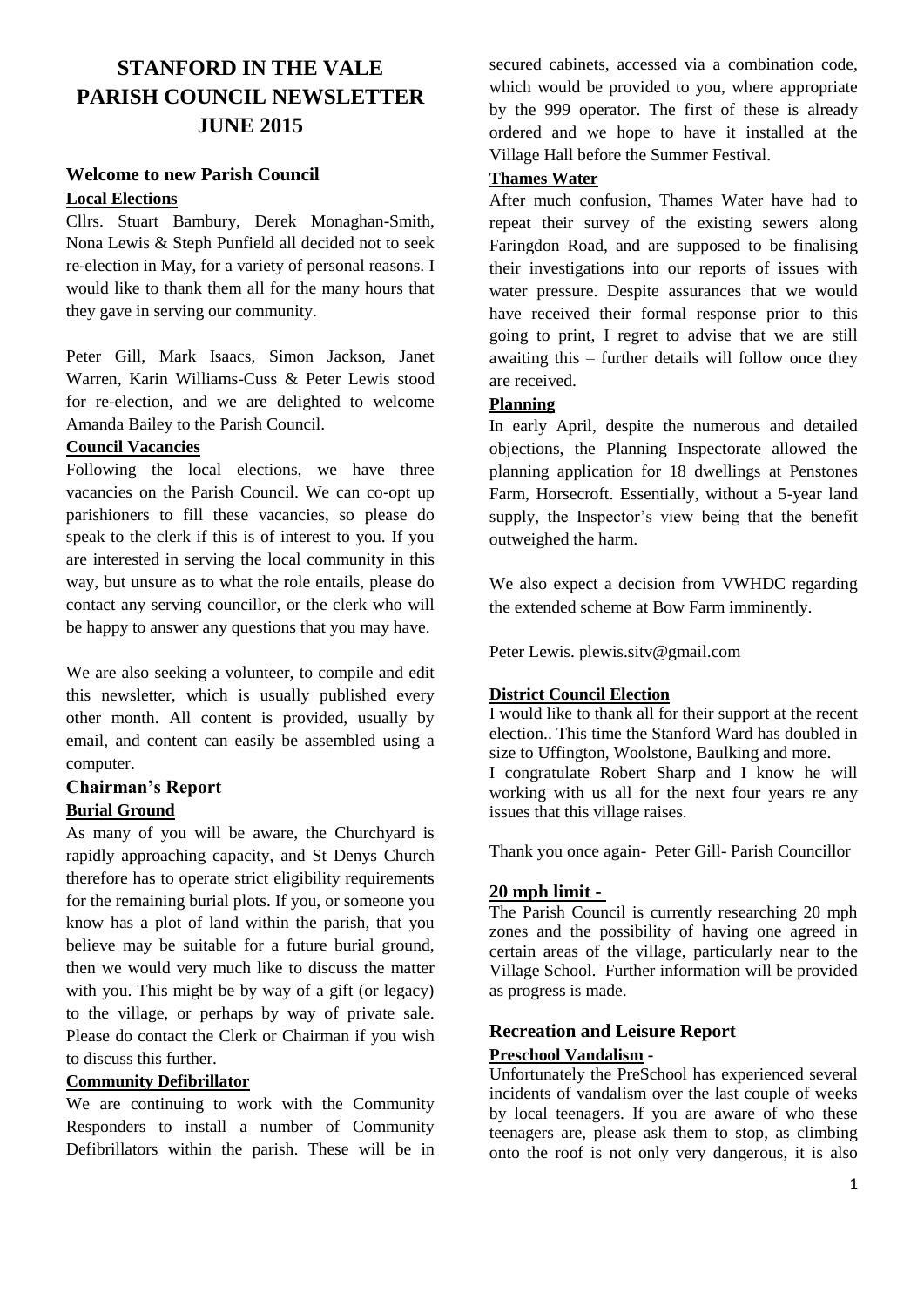likely to lead to prosecution if more damage is sustained.

Further vandalism has also occurred in both play areas - up by the football field and by the village hall. A substantial amount of broken glass has been found all around the skatepark making it very dangerous for anyone to use. Loose nails were also found at the foot of a slide in the play area nearest to the Village Hall, so please be extra vigilant before use. Routine weekly inspections continue to take place in both play areas according to ROSPA guidelines, but obviously further incidents of such mindless vandalism could again occur at any point in time. We therefore ask anyone who uses either of the play areas to be extra vigilant and to report any suspicious activity to the Police.

#### **Gate Latches - Play Area near to Village Hall**

We have recently installed two new latches in the Play Area near to the Village Hall. These are positioned on the inside of the two gates nearest to Joyce's Road. After receiving two reports of young children managing to get out of the play area and onto Joyce's Road, ROSPA were contacted and asked to review their current guidance for Stanford Play Area. Due to the proximity of Joyce's Road to two of the exits from the park and due to the bad bend and weight of traffic, ROSPA deemed it appropriate for us to install two gate latches.

Please can all users of the play area therefore ensure that these two latches remain in place (as we have already had one removed!) and that the gates remain latched at all times to ensure the safety of all young children who use the play area.

# **Environmental Report:**

The proposed 125 year lease of the 19 acre field on the other side of Cottage Road from the Football Pitch is progressing. This will add a significant amount of land for recreation use for our village

Heads of Terms have now been signed and a lease is being prepared.

Separately 2 new pollution surveys have been taken on the land.

- The first survey was to assess for low level Radiation (medical waste etc) that for years it has been rumoured may have been dumped in the former landfill pit (now capped) behind the Recycling Facility and adjacent to the field. It is pleasing to report that there are no abnormal signs of radiation in the field.
- The second survey was to assess for other pollutants from the adjacent former tip that may have leached into the field. The report is

reassuring and states that: Where substances were detected, none of these determinants approached threshold values so as to indicate levels of contamination that would require either any form of intervention, or preclude the intended use of the site as public open space.

Most of the outstanding issues are therefore now resolved and it is to be hoped that this project can start to progress

As soon as we have achieved the signing of the Lease we will be holding a Village Meeting to ascertain what uses Parishioners want to see this land used for.

There will no doubt also be lots of opportunities to be involved in many ways on this exciting project for the village

# **Fly Tipping**

The Vale DC Environment Officer has visited locations in the village where rubbish has been tipped (garden waste/grass clippings etc) on the highway.

Two areas on the corner of Upper Crale and Cottage Road behind the Bus Shelter and on the footpath from Joyces to Cottage Road have been noted.

Letters will be posted to houses nearest to the offending areas giving information about fines to be given for **illegal tipping**.

#### **Community Accessible Defibrillators**

You may have seen in the April 2015 Parish Council newsletter that it is planned to locate a community accessible defibrillator at the village hall and a second one at another location in the village.

I'm pleased to report that we are progressing well with this following a grant from the Public Purposes Charity (PPC). I should like to thank the PPC for their support of this potentially life-saving initiative.

We plan to hold awareness sessions in the village for anyone who is interested in knowing more about community accessible defibrillators, how to access them and how to use them.

If you are interested in attending an awareness session, please send an email to [stanfordcfr@btinternet.com](mailto:stanfordcfr@btinternet.com) or a text to 07833 049303 which should include your name and telephone number.